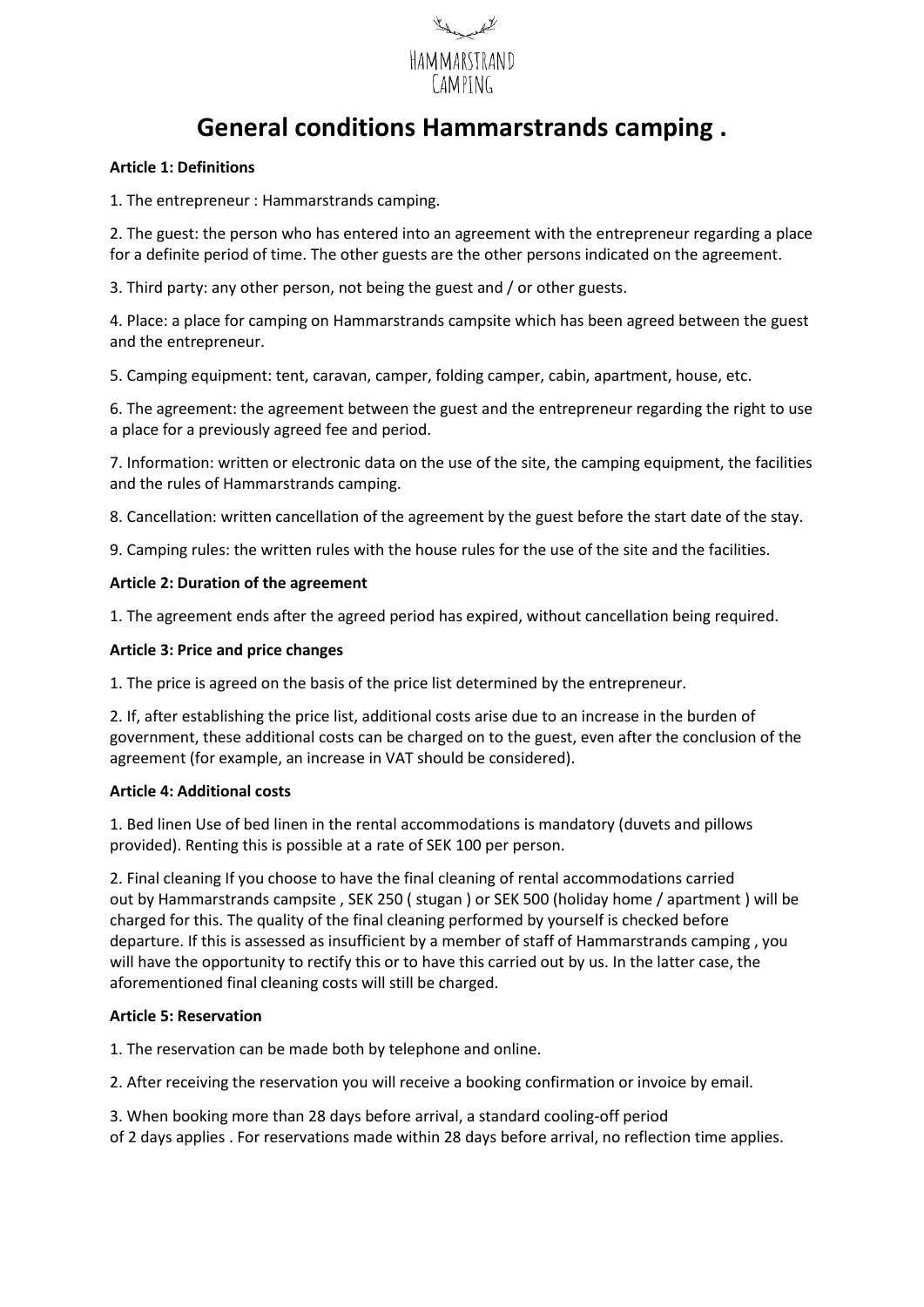

4. On the third day after the reservation, your booking is legally definitive and Articles 6 and 7 of these General Terms and Conditions apply to changes and cancellations. Item

## **6: Payment**

1. The guest must pay the payment in Swedish krona, with due observance of the agreed terms.

2. Payment must be made in two installments, namely: • 2 weeks after telephone, written or electronic reservation, the first installment for 50 % of the agreed amount. • The entrepreneur must have the second installment 30 days before the start of the stay.

3. If a reservation is made less than 30 days before the start date, the payment must be made in one installment at the same time as the reservation.

4. If the entrepreneur, in the case of a reservation, is not in possession of the total amount due on the day of arrival, the entrepreneur is entitled to deny the guest access to the site, without prejudice to the entrepreneur's right to full payment of the agreed price.

5. If the total amount has not been paid on time, an interest rate on the outstanding amount of 1% per month will be charged after a written demand. The extrajudicial costs reasonably incurred by the entrepreneur, after notice of default, will be borne by the guest.

# **7: Cancellation**

In the event of cancellation, the guest pays a compensation to the entrepreneur, which amounts to:

- if canceled more than 2 months before the start date, 80% of the agreed price;
- 90% of the agreed price if canceled within 2 months before the starting date;
- if canceled within 1 month before the starting date, 100 % of the agreed price;
- if canceled within 2 weeks before the starting date, 100% of the agreed price;

2. The reimbursement will be refunded proportionally, after deduction of administration costs in the amount of SEK 150, if the place is reserved by a third party on the recommendation of the guest and with the written consent of the entrepreneur for the same period or part thereof.

#### **Article 8: Use by third parties**

1. Use by third parties of a camping equipment and / or associated place is only permitted if the entrepreneur has given written permission for this.

#### **Article 9: Maximum permitted number of people**

The maximum number of people allowed per pitch is small tent 2 people, caravan / camper / folding trailer is 4 people and in the 4 person stugas 4 people, 2 person cabin 2 people, 6 person cabin 6 people, v illa stuga 4 people, Holiday home 4 persons Lillens Pålgård 7 persons, persons whose m ini times two adults. Occupation with more than the maximum number of people allowed is not permitted.

#### **Article 10: Later arrival and early departure**

1. The guest owes the full price for the agreement for the entire agreed period.

#### **Article 11: Premature termination of the agreement by the entrepreneur and eviction .**

The entrepreneur can cancel the agreement with immediate effect:

• if the guest, co-vacant (s) and / or third parties do not or not properly comply with or comply with the obligations arising from the agreement, the camping regulations and / or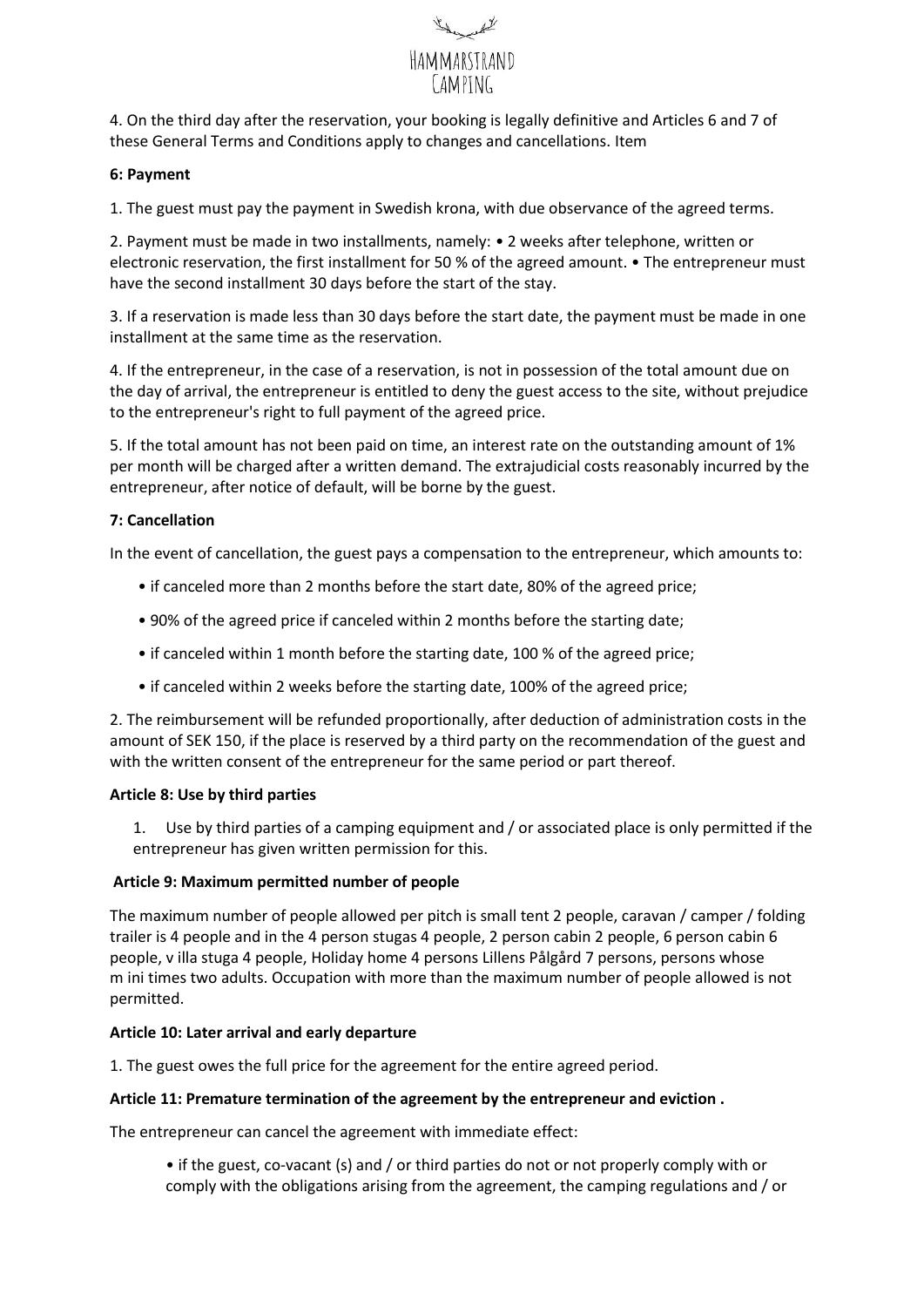

government regulations, despite prior verbal and / or written warning and to such an extent that the standards of reasonableness and fairness of the entrepreneur cannot be demanded that the agreement be continued;

• if the guest, co-guest (s), despite prior verbal and / or written warning, causes a nuisance to the entrepreneur and / or the other holidaymakers, or spoils the good atmosphere on or in the immediate vicinity of the campsite;

• if the guest, despite prior verbal and / or written warning by using the site and / or his camping equipment, acts contrary to the purpose of the site;

• if the camping equipment does not meet the generally recognized safety standards;

• Theft, vandalism, aggression, drug use, offensive expressions of race, nature or belief are among other reasons for immediate removal from the campsite.

1. If the entrepreneur wants early termination and evacuation, he must let the guest know this in a personally handed letter. In urgent cases the letter can be omitted and a personal verbal notice is sufficient.

2. After cancellation, the guest must ensure that his place and / or camping equipment is vacated and the site is vacated as quickly as possible, but no later than within 4 hours. 4. If the guest fails to vacate his place, the entrepreneur is entitled to vacate the place in accordance with Article 12.2. 5. The guest is in principle not entitled to a refund of payment in the event of premature termination of the agreement.

# **Article 12: Evacuation** .

1. If the agreement is terminated, the maker must, no later than 1 2 .00 o'clock in the morning on the last day of the agreed period, the site deliver empty and completely cleared. The rental accommodations must be empty and abandoned by noon (household waste outside, washing dishes away, rented bed linen collected on 1 bed), the guest has chosen to do the final cleaning himself, this must also be done by noon and ready for checking. Hand in keys and / or keycard at the reception desk Koppelhällsvägen 18, 84432, Hammarstrand .

2. If the guest does not remove his camping equipment, the entrepreneur is entitled, after written notice and with due observance of a period of 7 days starting on the day of receipt, to vacate the site at the expense of the guest. The costs of these 7 days, the costs of dismantling and any storage costs and / or dumping costs insofar as reasonable are at the expense of the guest.

#### **Article 13: Legislation and regulations**

1. The guest ensures at all times that the camping equipment placed by him, both internally and externally, meets all environmental and safety requirements that the government can (or can do) within the framework of environmental measures for his company ).

2. LPG installations are only permitted if they are located in motor vehicles that have been approved by the authority designated for that purpose.

#### **Article 14: Maintenance and construction**

1. The entrepreneur is obliged to keep the recreational area and the central facilities in a good state of maintenance.

2. The guest is obliged to keep the camping equipment placed by him and the corresponding place in the same state of maintenance.

3. The guest, co-guests and / or third parties are not permitted to dig on the terrain, to cut down trees, to prune bushes, to install antennas, to install fences and fencing, or to build